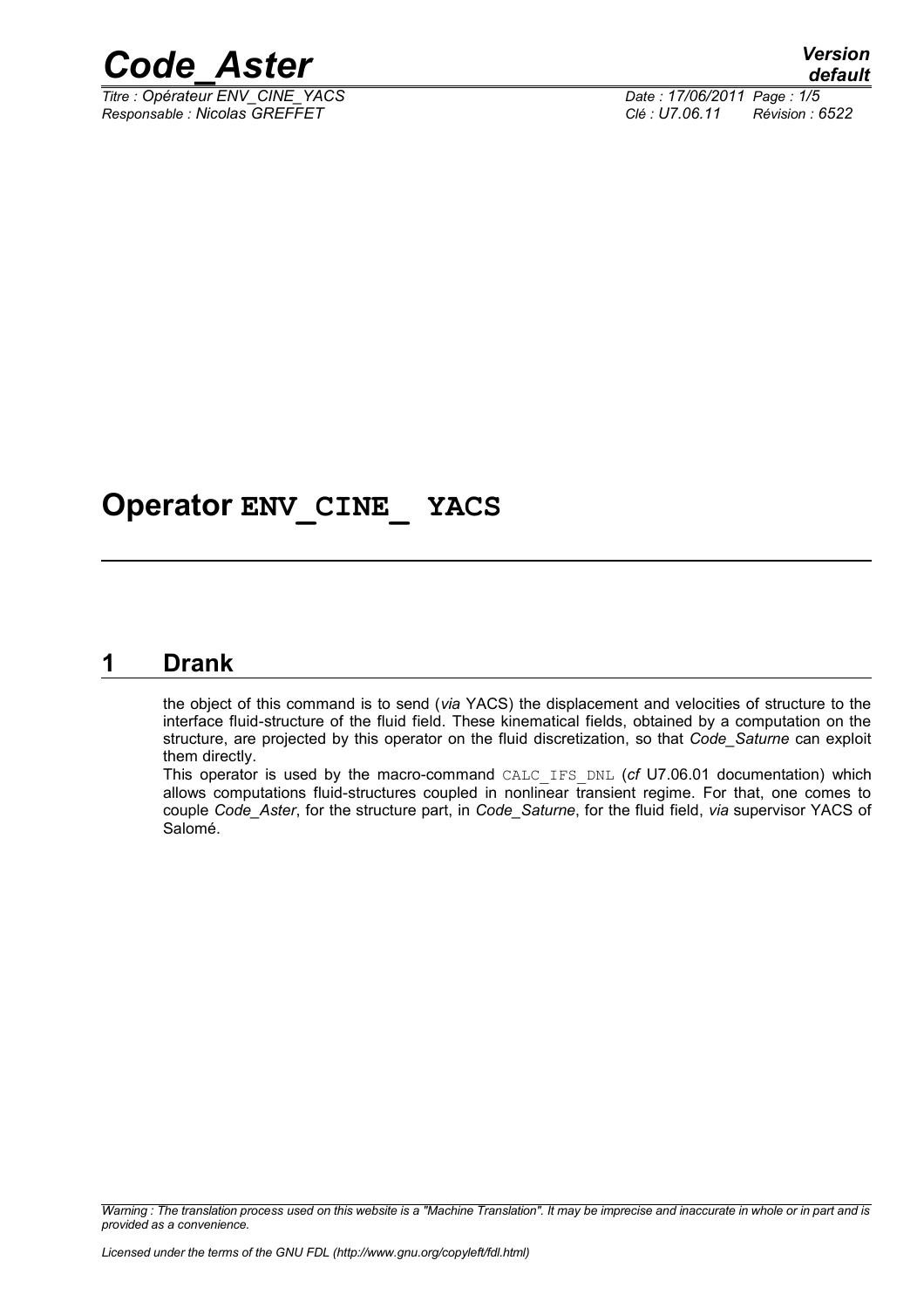# **Code Aster**

Titre : Opérateur ENV\_CINE\_YACS<br>Responsable : Nicolas GREFFET

Date: 17/06/2011 Page: 2/5 Clé : U7.06.11 Révision : 6522

### **Contents**

| 8 Key word INST NOT and NUME ORDRE YACS5 |
|------------------------------------------|

Warning : The translation process used on this website is a "Machine Translation". It may be imprecise and inaccurate in whole or in part and is provided as a convenience.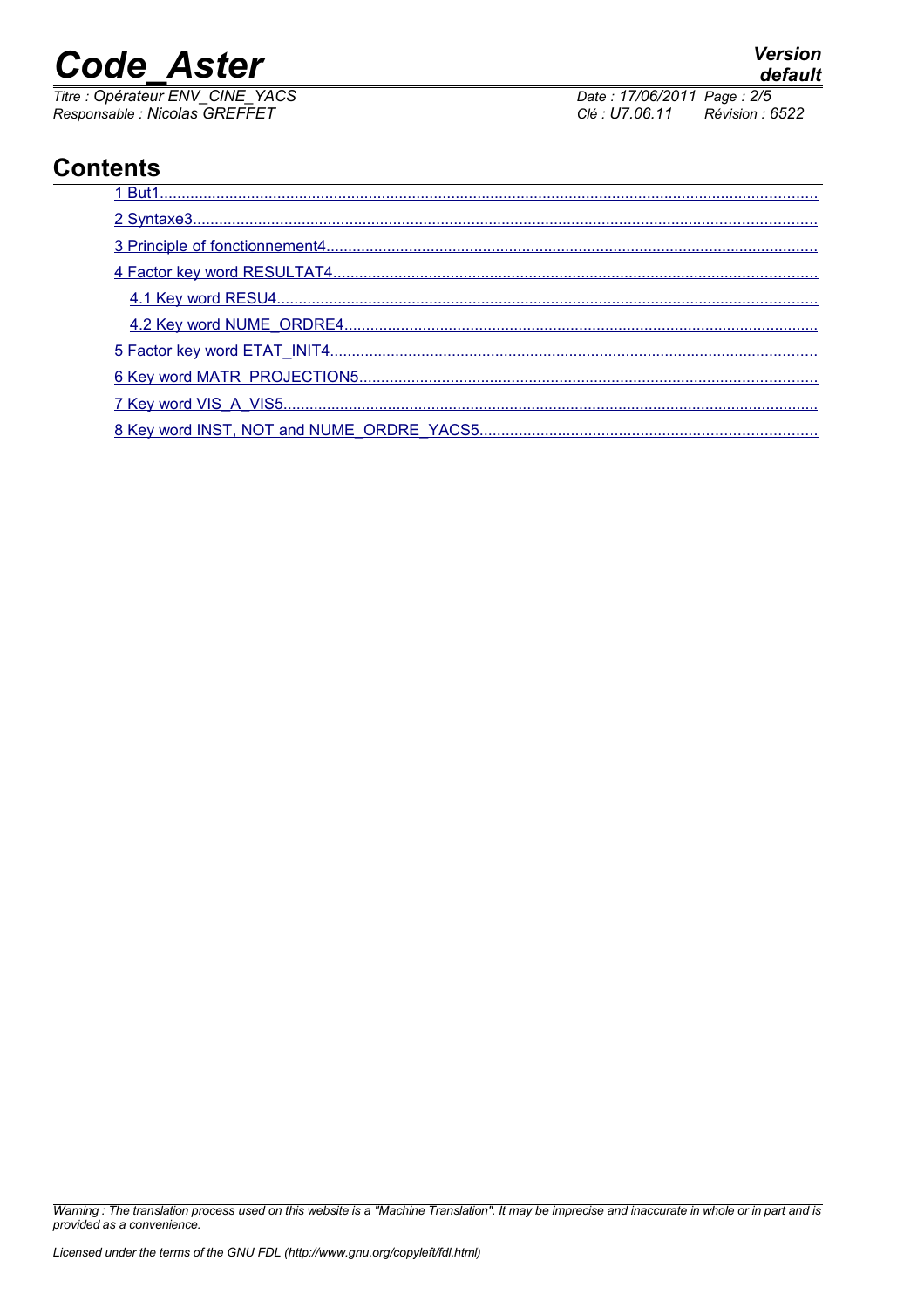## *Code\_Aster Version*

*Titre : Opérateur ENV\_CINE\_YACS Date : 17/06/2011 Page : 3/5 Responsable : Nicolas GREFFET Clé : U7.06.11 Révision : 6522*

#### **2 Syntax**

**)**

<span id="page-2-0"></span>ENV\_CINE\_YACS **(**  $\blacklozenge$ /RESULTAT= (F) ♦RESU = resu, [ resultat\_sdaster ] ♦NUMÉRIQUE\_ORDRE=numord , [R]  $),$ ),  $/ETAT$  INIT = (F ( ◊DEPL =depl , [ cham\_no\_sdaster ] ◊VITE =vite , [ cham\_no\_sdaster ] **◊ACCE** =acce , in eacce learning and sdaster ] ),),  $\triangleleft$ MATR PROJECTION =matrproj, [ corresp 2 mailla ]  $\triangle VIS$  A VIS = (F ( ♦GROUP\_MA\_1=lgma1 , [l\_gr\_maille] ♦GROUP\_NO\_2=lgno2 , [l\_gr\_noeud]  $),$ ),  $\triangle$ INST  $=$ inst , [R]  $\triangle$ PAS =pas , [R] ♦NUMÉRIQUE\_ORDRE\_YACS=numyacs , [I]  $\Diamond$ INFO=/ 1,  $/2$ ,

*Warning : The translation process used on this website is a "Machine Translation". It may be imprecise and inaccurate in whole or in part and is provided as a convenience.*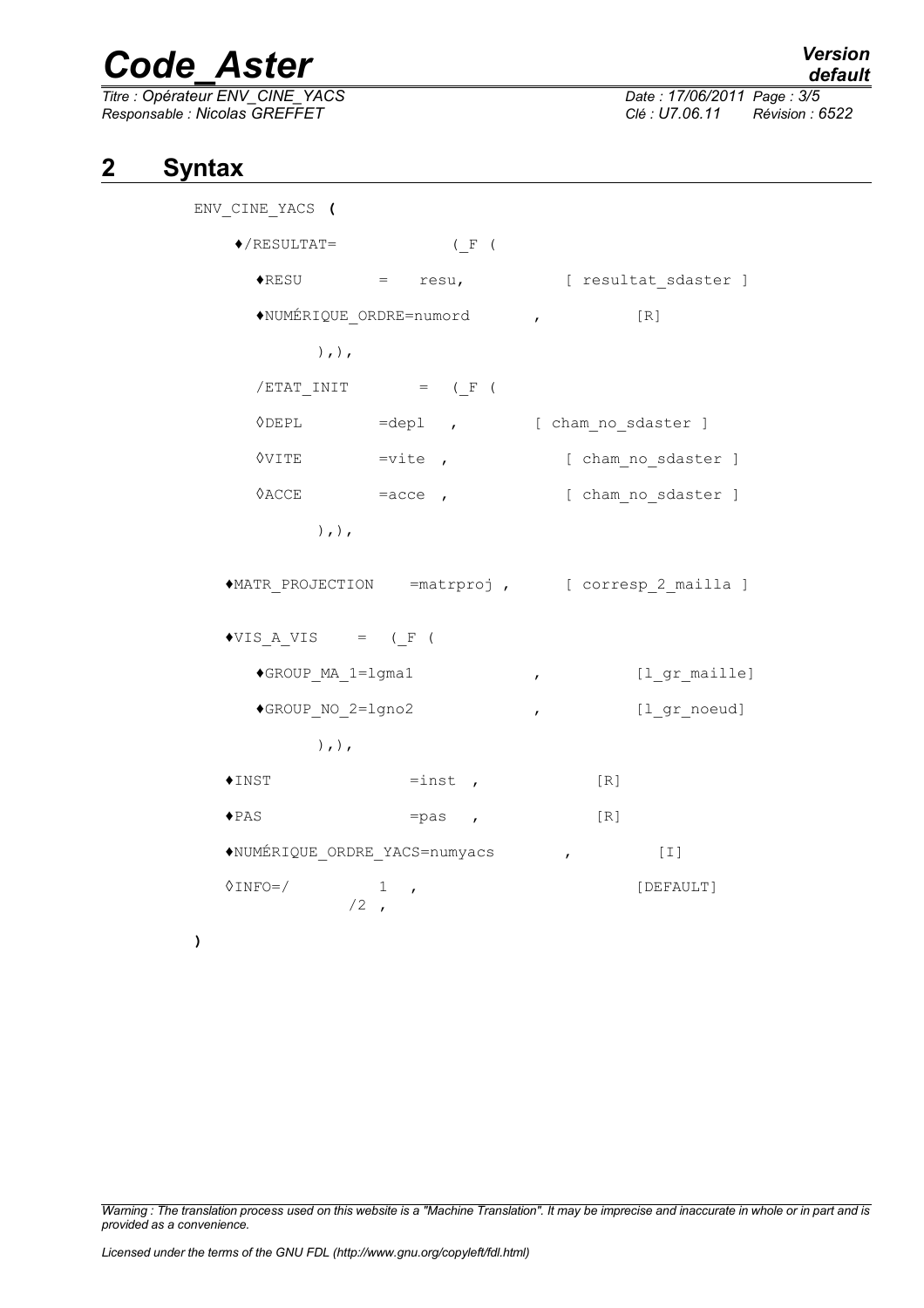# *Code\_Aster Version*

*Titre : Opérateur ENV\_CINE\_YACS Date : 17/06/2011 Page : 4/5 Responsable : Nicolas GREFFET Clé : U7.06.11 Révision : 6522*

*default*

### **3 Principle of operation**

<span id="page-3-4"></span>the method of coupling for the interaction fluid-structure based on *Code\_Aster* and *Code\_Saturne* requires the data exchange between these codes. Indeed, it is not about a monolithic approach where all the coupled problem would be solved in a single computer code: one couples two codes, each one being confined with his speciality. This coupling is managed by the command CALC IFS DNL (U7.06.01).

All the data to be exchanged use protocol YACS of Salomé.

These data can be of two different nature:

- parameters of smalls (of the scalars, for example),
- fields (meshes, displacements, velocities or forces with the interfaces, for example).

In order to keep a good modularity, favourable with the evolutions, different operators were thus developed, each one treating one of the types of data to be exchanged.

The scalar data are handled by RECU PARA YACS (U7.08.01), the fields by ENV CINE YACS (U7.07.01) and MODI CHAR YACS (U7.08.02) or the operator IMPR MAIL YACS who recover, via YACS, the fluid meshes of the interfaces. All these commands are called by CALC\_IFS\_DNL.

Operator ENV\_CINE\_YACS allows to send to the fluid code the kinematical fields the interface: fields of displacement and velocity, which are necessary to the stage ALE in the fluid field. This stage of fluid-structure coupling, which one must reactualize with each time step (even iteration into implicit) breaks up as follows:

- one extracts the fields kinematics from an object result coming from DYNA NON LINE or one leaves directly fields given by the user like initial state,
- thanks to data structure of the corresp 2 mailla  $type$  generated by PROJ CHAMP (U4.72.05), one will project these fields on the fluid mesh with the interface,
- by two calls YACS, one sends the two fields projected to the interface (which are thus defined on the fluid mesh).

This command does not generate an object with the meaning Aster.

To be able to use this functionality it is thus necessary to lay out, as a preliminary, of fields of displacement and velocity (being able to be in an object result) and a data structure corresp 2 mailla for projection.

#### **4 Factor key word RESULTAT**

<span id="page-3-3"></span><span id="page-3-2"></span>operator ENV\_CINE\_YACS will search the kinematical fields in the object result thus specified.

#### **4.1 Key word RESU**

<span id="page-3-1"></span>the user gives the name of the object result to question.

#### **4.2 Key word NUME\_ORDRE**

This key word makes it possible to specify with which sequence number one will extract the fields from displacement and velocity. The fact of using as variable of access the sequence number and not time is not a problem because in the algorithm of coupling of CALC\_IFS\_DNL, this stage is repeated with all the sequence numbers.

#### **5 Factor key word ETAT\_INIT**

<span id="page-3-0"></span>Instead of going result to extract the fields in an object with a given sequence number, one can return these fields directly, like defining an initial state. For that, the user directly indicates the kinematical fields with key word DEPL , QUICKLY and ACCE .

*Warning : The translation process used on this website is a "Machine Translation". It may be imprecise and inaccurate in whole or in part and is provided as a convenience.*